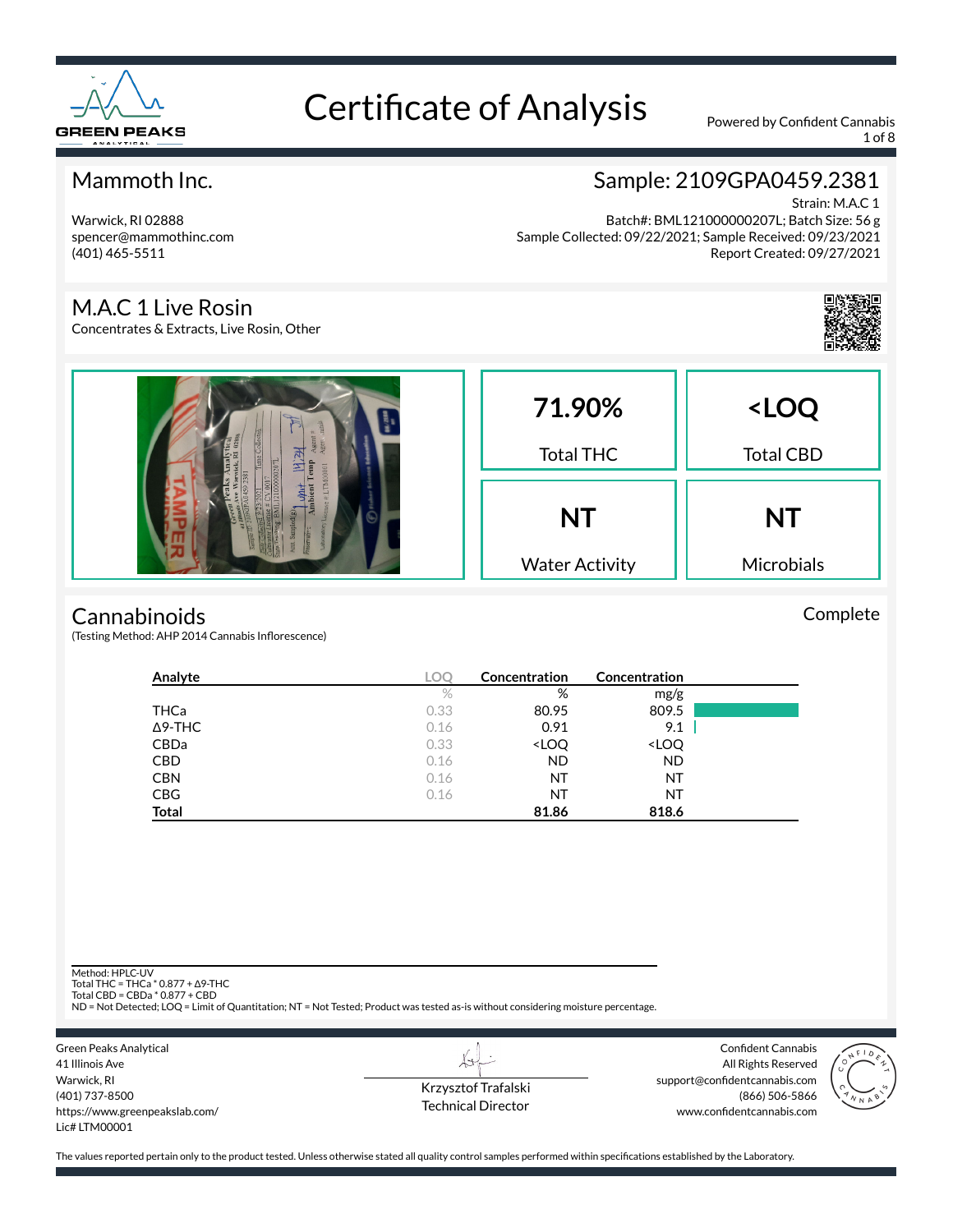

2 of 8

#### Mammoth Inc.

Warwick, RI 02888 spencer@mammothinc.com (401) 465-5511

#### Sample: 2109GPA0459.2381 Strain: M.A.C 1

Batch#: BML121000000207L; Batch Size: 56 g Sample Collected: 09/22/2021; Sample Received: 09/23/2021 Report Created: 09/27/2021

#### M.A.C 1 Live Rosin

Concentrates & Extracts, Live Rosin, Other



#### Sample Narrative

All samples were collected and analyzed within the established guidelines of 216-RICR-60-05-6 with all requirements met, unless otherwise noted in this Case Narrative. Samples were collected and maintained at ambient temperature prior to testing; results pertain only to the product(s) tested.

Green Peaks Analytical 41 Illinois Ave Warwick, RI (401) 737-8500 https://www.greenpeakslab.com/ Lic# LTM00001

Confident Cannabis All Rights Reserved support@confidentcannabis.com (866) 506-5866 www.confidentcannabis.com

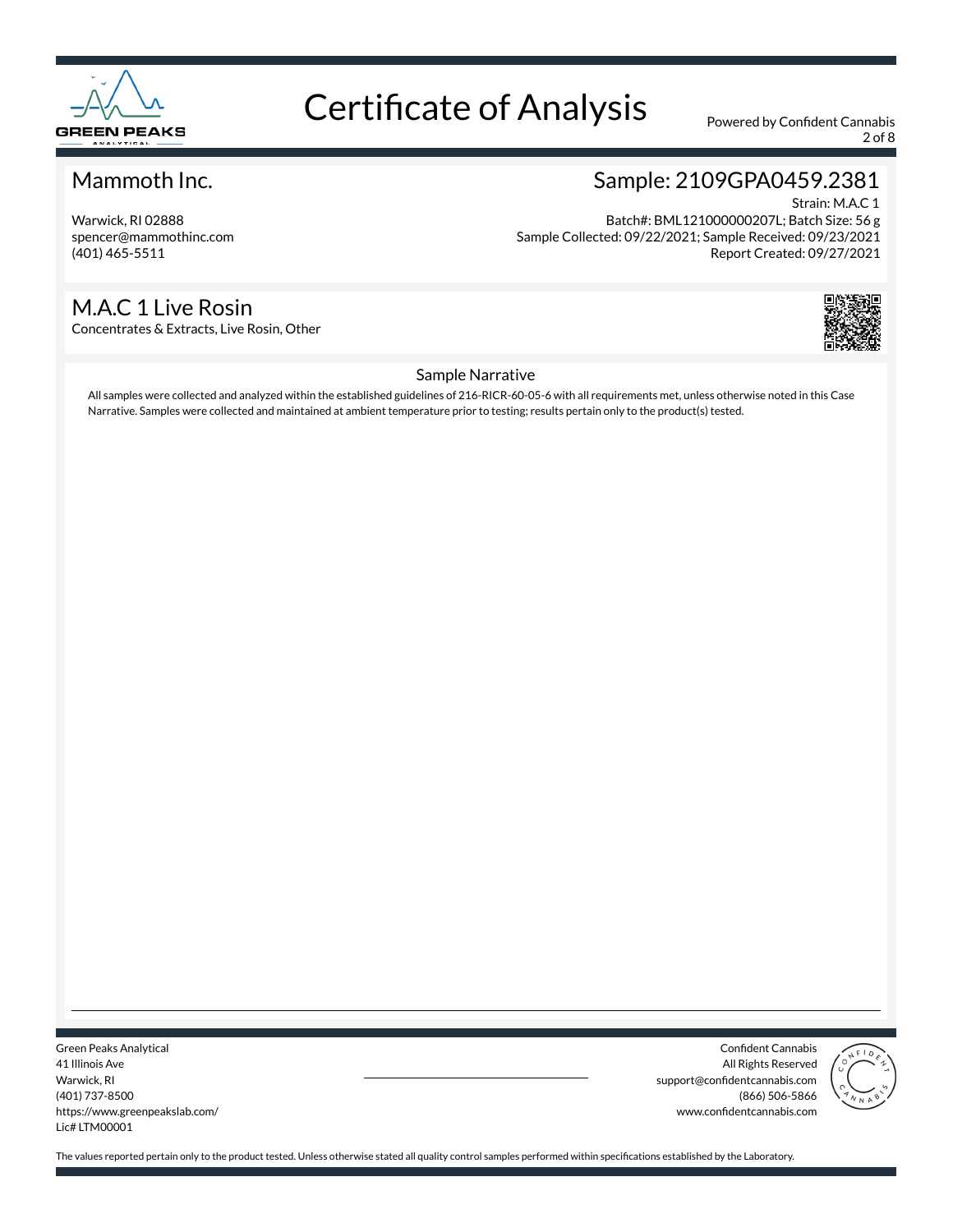

3 of 8

#### Mammoth Inc.

Warwick, RI 02888 spencer@mammothinc.com (401) 465-5511

#### Strain: M.A.C 1 Batch#: BML121000000207L; Batch Size: 56 g Sample Collected: 09/22/2021; Sample Received: 09/23/2021 Report Created: 09/27/2021

Sample: 2109GPA0459.2381

M.A.C 1 Live Rosin Concentrates & Extracts, Live Rosin, Other 9/23/21, 11:03 AM Print | Confident Orders Chain of Custody Order #2109GPA0459 GREEN PEAKS Manifest # Lab Employee<br>Name: <u>- Dagon Rimin'</u> MMM: <u>LTMannol-lo</u><br>Phone #: <u>Za3-885-500</u>5 DL#: <u>17-078-6566</u> Laboratory Client Green Peaks Analytical<br>License: LTM00001 Mammoth Inc.<br>License: CV 0017 41 Illinois Ave<br>Warwick, RI 02888<br>L: +1 401-737-8500 187 Chestnut Street<br>Warwick, RI 02888<br>C: +1 401-465-5511 Client Employee<br>Name Z<sub>bt</sub> Papey MMM: CUOOI7 Phone#: 9065075573 Order Date  $9/23/21$ Odometer Start: 185707 **Client Sip**  $3000$  Km Date of Pickup:  $\left(\frac{1}{2}Z\right)Z$ Time Collected: 14:25-14'. 54 Time: Start Time of Pickup: 665 13:55 Time Returned to Lab:  $|\zeta||\gamma$ Lab Sign  $-50$  $q|z|$ vehicle ID: Ford TVGINSI+ 57797 Odometer End:  $185703$ Time:  $3:000$ **SIP** 9/23/21 16:50 Weight at Pickup: 4 Sample ID: 2109GPA0459.2379 External Batch # (Size):<br>BML121000000198A (4540g) Weight at Lab: 14,15 Sample Name: Purple Chem External Lot # (Size): Strain Name: Purple Chem Min Sample (g): 11.0g Foreign Tests: SOP CAN-21(Water Activity)<br>SOP CAN-03 (Sampling)<br>SOP B-118 (Full Panel Microbial)<br>SOP B-118 (Full Panel Microbial) Category: Plant Type: Flower - Cured **THE REAL PROPERTY AND REAL PROPERTY** Sample ID: 2109GPA0459.2380 Weight at Pickup:  $\overline{\mathfrak{b}}$  ,  $\overline{\mathcal{O}}$   $\zeta$ E<mark>xternal Batch # (Size):</mark><br>BML121000000198B (1800g) Intact: Weight at Lab:  $\overline{6}$ ,  $\overline{O}_5$ <br>Min Sample (g): 11.0g Sample Name: Purple Chem Sealed: V N **External Lot # (Size):** Strain Name: Purple Chem **Foreign Mat** YN External Lot \* (aize),<br>Tests: SOP CAN-21(Water Activit<br>SOP B-118 (Full Panel Microbial)<br>SOP CAN-18 (Potency) Category: Plant Type: Flower - Cured **THE REAL PROPERTY OF PERSON** Sample ID: 2109GPA0459.2381 Weight at Pickup: vnit **External Batch # (Size):**<br>BML121000000207L (56g) Sample Name: M.A.C 1 Live Rosin Weight at Lab: \ uni+ External Lot # (Size): Strain Name: M.A.C.1 Min Sample (g): 5.0g Tests: SOP CAN-18 (Potency) Category: Concentrates & Extracts Type: Live Rosin https://orders.confidentcannabis.com/print/CoC/2109GPA0459  $1/3$ Green Peaks Analytical Confident Cannabis



All Rights Reserved support@confidentcannabis.com (866) 506-5866 www.confidentcannabis.com

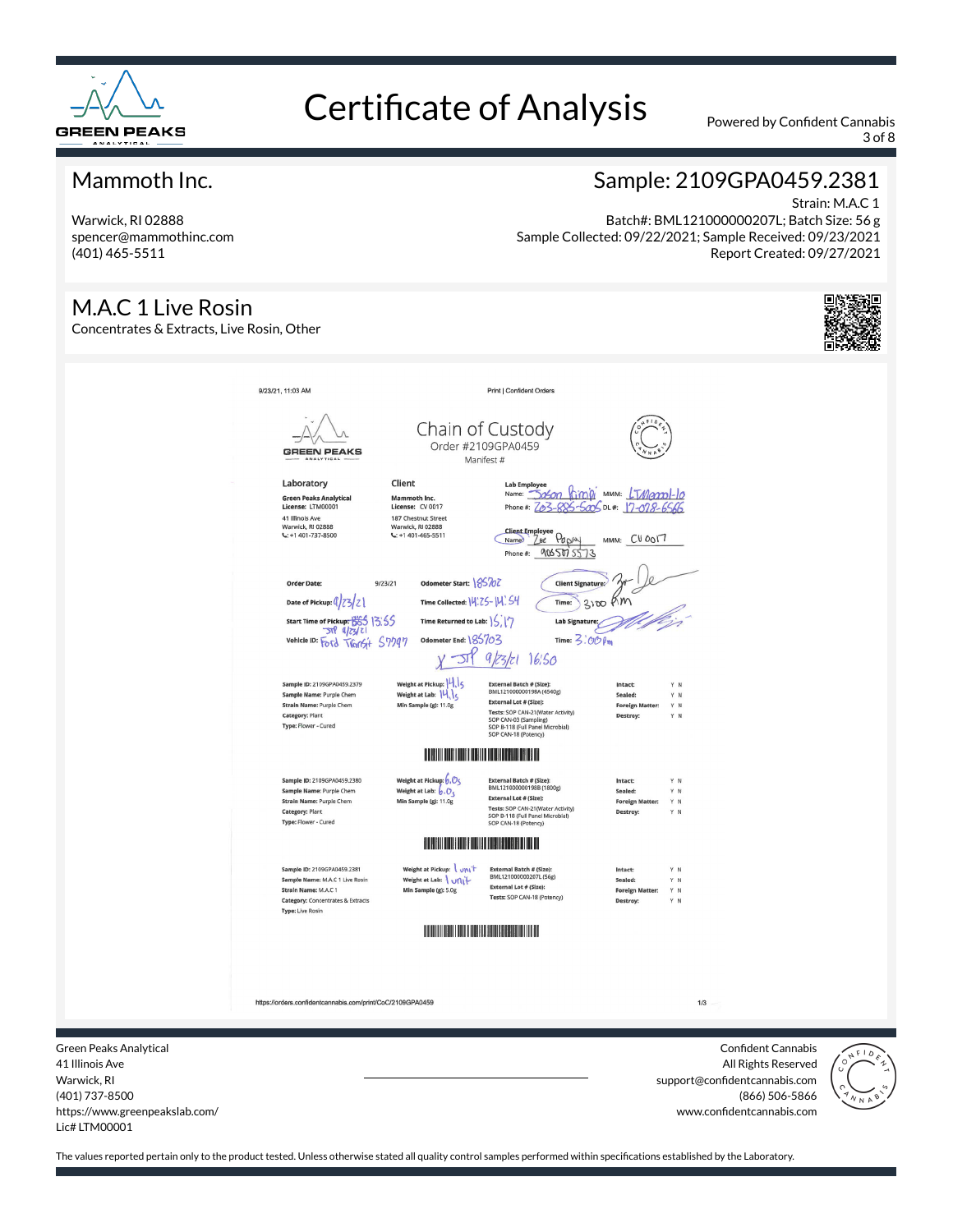

4 of 8

#### Mammoth Inc.

Warwick, RI 02888 spencer@mammothinc.com (401) 465-5511

#### M.A.C 1 Live Rosin

Concentrates & Extracts, Live Rosin, Other

### Sample: 2109GPA0459.2381

Strain: M.A.C 1 Batch#: BML121000000207L; Batch Size: 56 g Sample Collected: 09/22/2021; Sample Received: 09/23/2021 Report Created: 09/27/2021



| 9/23/21, 11:03 AM                                                                                                                                                                                                                                                              |                                                                                                                                                                                                                                      | <b>Print   Confident Orders</b>                                                                                                                                                              |                                                          |                          |  |
|--------------------------------------------------------------------------------------------------------------------------------------------------------------------------------------------------------------------------------------------------------------------------------|--------------------------------------------------------------------------------------------------------------------------------------------------------------------------------------------------------------------------------------|----------------------------------------------------------------------------------------------------------------------------------------------------------------------------------------------|----------------------------------------------------------|--------------------------|--|
| Sample ID: 2109GPA0459.2382<br>Sample Name: Green Fire O.G Dry<br>Cure Rosin<br>Strain Name: Green Fire O.G<br><b>Category: Concentrates &amp; Extracts</b><br><b>Type: Live Rosin</b>                                                                                         | Weight at Pickup:   vhit<br>Weight at Lab: Unit<br>Min Sample (g): 5.0g                                                                                                                                                              | <b>External Batch # (Size):</b><br>BML121000000200R (140g)<br><b>External Lot # (Size):</b><br>Tests: SOP CAN-18 (Potency)                                                                   | Intact:<br>Sealed:<br><b>Foreign Matter:</b><br>Destroy: | YN<br>Y N<br>YN<br>Y N   |  |
|                                                                                                                                                                                                                                                                                | <u>In the contract of the contract of the contract of the contract of the contract of the contract of the contract of the contract of the contract of the contract of the contract of the contract of the contract of the contra</u> |                                                                                                                                                                                              |                                                          |                          |  |
| Sample ID: 2109GPA0459.2383<br>Sample Name: Pre-Nup<br><b>Strain Name: Pre-Nup</b><br><b>Category: Plant</b><br><b>Type: Preroll</b>                                                                                                                                           | Weight at Pickup: 5 uhrt5<br>Weight at Lab: 5 Units<br>Min Sample (g): 11.0g                                                                                                                                                         | <b>External Batch # (Size):</b><br>BML121000000196P (491g)<br><b>External Lot # (Size):</b><br>Tests: SOP CAN-21(Water Activity)<br>SOP B-118 (Full Panel Microbial)<br>SOP CAN-18 (Potency) | Intact:<br>Sealed:<br><b>Foreign Matter:</b><br>Destroy: | Y N<br>Y N<br>Y N<br>Y N |  |
|                                                                                                                                                                                                                                                                                | BILITI I SILIF KULON DA BILI SILIKIN DA BILI SILIKIN DA BILI                                                                                                                                                                         |                                                                                                                                                                                              |                                                          |                          |  |
| Sample ID: 2109GPA0459.2384<br>Sample Name: Green Fire O.G<br>Strain Name: Green Fire O.G<br><b>Category: Plant</b><br>Type: Flower - Cured                                                                                                                                    | Weight at Pickup: $Z8.05$<br>Weight at Lab: $28.05$<br>Min Sample (g): 5.0g<br>tield DuPlicate                                                                                                                                       | <b>External Batch # (Size):</b><br>BML121000000200A (4540g)<br><b>External Lot # (Size):</b><br>Tests: SOP CAN-18 (Potency)                                                                  | Intact:<br>Sealed:<br><b>Foreign Matter:</b><br>Destroy: | Y N<br>Y N<br>Y N<br>Y N |  |
|                                                                                                                                                                                                                                                                                | <b>BERTHER AND RESIDENCE</b>                                                                                                                                                                                                         |                                                                                                                                                                                              |                                                          |                          |  |
| Sample ID: 2109GPA0459.2385<br>Sample Name: Green Fire O.G<br>Strain Name: Green Fire O.G<br><b>Category: Plant</b><br>Type: Flower - Cured                                                                                                                                    | Weight at Pickup: $\binom{3}{1}$<br>Weight at Lab: $\frac{3}{16}$<br>Min Sample (g): 5.0g                                                                                                                                            | <b>External Batch # (Size):</b><br>BML121000000200B (4275g)<br><b>External Lot # (Size):</b><br>Tests: SOP CAN-18 (Potency)                                                                  | Intact:<br>Sealed:<br><b>Foreign Matter:</b><br>Destroy: | Y N<br>YN<br>Y N<br>Y N  |  |
|                                                                                                                                                                                                                                                                                | <b>HERE IS A REPORT OF PERSON</b>                                                                                                                                                                                                    |                                                                                                                                                                                              |                                                          |                          |  |
| <b>Tests Ordered</b>                                                                                                                                                                                                                                                           | Quantity                                                                                                                                                                                                                             | <b>Unit Price</b>                                                                                                                                                                            |                                                          | <b>Total Price</b>       |  |
| SOP CAN-18 (Potency)                                                                                                                                                                                                                                                           | $\overline{7}$                                                                                                                                                                                                                       | \$65.00                                                                                                                                                                                      |                                                          | \$455.00                 |  |
| SOP B-118 (Full Panel Microbial)<br>SOP CAN-03 (Sampling)                                                                                                                                                                                                                      | $\overline{3}$<br>$\mathbf{1}$                                                                                                                                                                                                       | \$200.00<br>\$150.00                                                                                                                                                                         |                                                          | \$600.00<br>\$150.00     |  |
| SOP CAN-21(Water Activity)                                                                                                                                                                                                                                                     | $\overline{\mathbf{3}}$                                                                                                                                                                                                              | \$20.00                                                                                                                                                                                      |                                                          | \$60,00                  |  |
| <b>Pick Up Charge</b>                                                                                                                                                                                                                                                          | $\overline{1}$                                                                                                                                                                                                                       | [Refer to Lab Quote]                                                                                                                                                                         |                                                          | [Refer to Lab Quote]     |  |
|                                                                                                                                                                                                                                                                                |                                                                                                                                                                                                                                      |                                                                                                                                                                                              | <b>SUBTOTAL:</b>                                         | \$1,265.00               |  |
|                                                                                                                                                                                                                                                                                |                                                                                                                                                                                                                                      |                                                                                                                                                                                              | TAX (0.000%):                                            | \$0.00                   |  |
|                                                                                                                                                                                                                                                                                |                                                                                                                                                                                                                                      |                                                                                                                                                                                              | <b>TOTAL:</b>                                            | \$1,265.00               |  |
| Disclaimer: Laboratories may be required to provide route maps, turnaround time, photo of sample, and other conditions separately.<br>Confident Cannabis (CC Software LLC) does not represent or warrant the validity or completeness of this Chain of Custody form. Confident |                                                                                                                                                                                                                                      |                                                                                                                                                                                              |                                                          |                          |  |
|                                                                                                                                                                                                                                                                                |                                                                                                                                                                                                                                      |                                                                                                                                                                                              |                                                          |                          |  |

Green Peaks Analytical 41 Illinois Ave Warwick, RI (401) 737-8500 https://www.greenpeakslab.com/ Lic# LTM00001

Confident Cannabis All Rights Reserved support@confidentcannabis.com (866) 506-5866 www.confidentcannabis.com

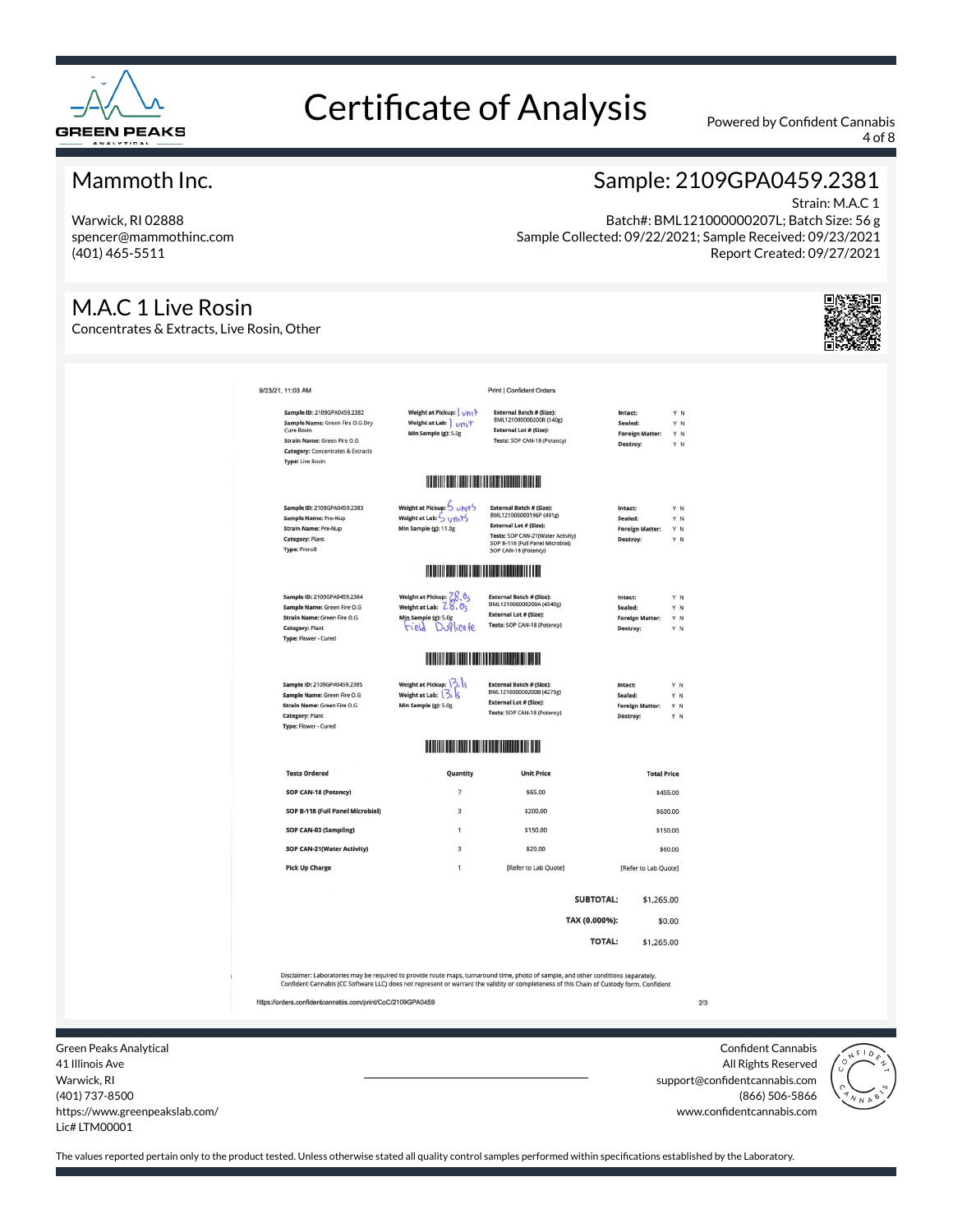

5 of 8

### Mammoth Inc.

Warwick, RI 02888 spencer@mammothinc.com (401) 465-5511

#### Sample: 2109GPA0459.2381 Strain: M.A.C 1

Batch#: BML121000000207L; Batch Size: 56 g Sample Collected: 09/22/2021; Sample Received: 09/23/2021 Report Created: 09/27/2021

### M.A.C 1 Live Rosin

Concentrates & Extracts, Live Rosin, Other



|                                                                                                                                                              | 9/23/21, 11:03 AM                                                                                                                                                                                                                       |  |  | Print   Confident Orders |  |  |  |       |                    |           |
|--------------------------------------------------------------------------------------------------------------------------------------------------------------|-----------------------------------------------------------------------------------------------------------------------------------------------------------------------------------------------------------------------------------------|--|--|--------------------------|--|--|--|-------|--------------------|-----------|
|                                                                                                                                                              | Cannabis is not providing any party listed on this Chain of Custody form with legal advice. Your use of this form is at your own risk. Confident<br>Cannabis does not assume any liability for providing you with the use of this form. |  |  |                          |  |  |  |       |                    |           |
|                                                                                                                                                              | Additional Notes: \$ All Samples collected and stoled at ambient temp,                                                                                                                                                                  |  |  |                          |  |  |  |       |                    |           |
|                                                                                                                                                              |                                                                                                                                                                                                                                         |  |  |                          |  |  |  |       |                    |           |
|                                                                                                                                                              |                                                                                                                                                                                                                                         |  |  |                          |  |  |  |       |                    |           |
|                                                                                                                                                              |                                                                                                                                                                                                                                         |  |  |                          |  |  |  |       |                    |           |
|                                                                                                                                                              |                                                                                                                                                                                                                                         |  |  |                          |  |  |  |       |                    |           |
|                                                                                                                                                              |                                                                                                                                                                                                                                         |  |  |                          |  |  |  |       |                    |           |
|                                                                                                                                                              |                                                                                                                                                                                                                                         |  |  |                          |  |  |  |       |                    |           |
|                                                                                                                                                              |                                                                                                                                                                                                                                         |  |  |                          |  |  |  |       |                    |           |
|                                                                                                                                                              |                                                                                                                                                                                                                                         |  |  |                          |  |  |  |       |                    |           |
|                                                                                                                                                              |                                                                                                                                                                                                                                         |  |  |                          |  |  |  |       |                    |           |
|                                                                                                                                                              |                                                                                                                                                                                                                                         |  |  |                          |  |  |  |       |                    |           |
|                                                                                                                                                              |                                                                                                                                                                                                                                         |  |  |                          |  |  |  |       |                    |           |
|                                                                                                                                                              |                                                                                                                                                                                                                                         |  |  |                          |  |  |  |       |                    |           |
|                                                                                                                                                              |                                                                                                                                                                                                                                         |  |  |                          |  |  |  |       |                    |           |
|                                                                                                                                                              |                                                                                                                                                                                                                                         |  |  |                          |  |  |  |       |                    |           |
|                                                                                                                                                              |                                                                                                                                                                                                                                         |  |  |                          |  |  |  |       |                    |           |
|                                                                                                                                                              |                                                                                                                                                                                                                                         |  |  |                          |  |  |  |       |                    |           |
|                                                                                                                                                              |                                                                                                                                                                                                                                         |  |  |                          |  |  |  |       |                    |           |
|                                                                                                                                                              |                                                                                                                                                                                                                                         |  |  |                          |  |  |  |       |                    |           |
|                                                                                                                                                              |                                                                                                                                                                                                                                         |  |  |                          |  |  |  |       |                    |           |
|                                                                                                                                                              |                                                                                                                                                                                                                                         |  |  |                          |  |  |  |       |                    |           |
|                                                                                                                                                              |                                                                                                                                                                                                                                         |  |  |                          |  |  |  |       |                    |           |
|                                                                                                                                                              |                                                                                                                                                                                                                                         |  |  |                          |  |  |  |       |                    |           |
|                                                                                                                                                              |                                                                                                                                                                                                                                         |  |  |                          |  |  |  |       |                    |           |
|                                                                                                                                                              |                                                                                                                                                                                                                                         |  |  |                          |  |  |  |       |                    |           |
|                                                                                                                                                              |                                                                                                                                                                                                                                         |  |  |                          |  |  |  |       |                    |           |
|                                                                                                                                                              |                                                                                                                                                                                                                                         |  |  |                          |  |  |  |       |                    |           |
|                                                                                                                                                              |                                                                                                                                                                                                                                         |  |  |                          |  |  |  |       |                    |           |
|                                                                                                                                                              | https://orders.confidentcannabis.com/print/CoC/2109GPA0459                                                                                                                                                                              |  |  |                          |  |  |  | $3/3$ |                    |           |
|                                                                                                                                                              |                                                                                                                                                                                                                                         |  |  |                          |  |  |  |       |                    |           |
| <s analytical<="" th=""><th></th><th></th><th></th><th></th><th></th><th></th><th></th><th></th><th>Confident Cannabis</th><th><math>\diagup</math></th></s> |                                                                                                                                                                                                                                         |  |  |                          |  |  |  |       | Confident Cannabis | $\diagup$ |

Green Peak 41 Illinois Ave Warwick, RI (401) 737-8500 https://www.greenpeakslab.com/ Lic# LTM00001

All Rights Reserved support@confidentcannabis.com (866) 506-5866 www.confidentcannabis.com

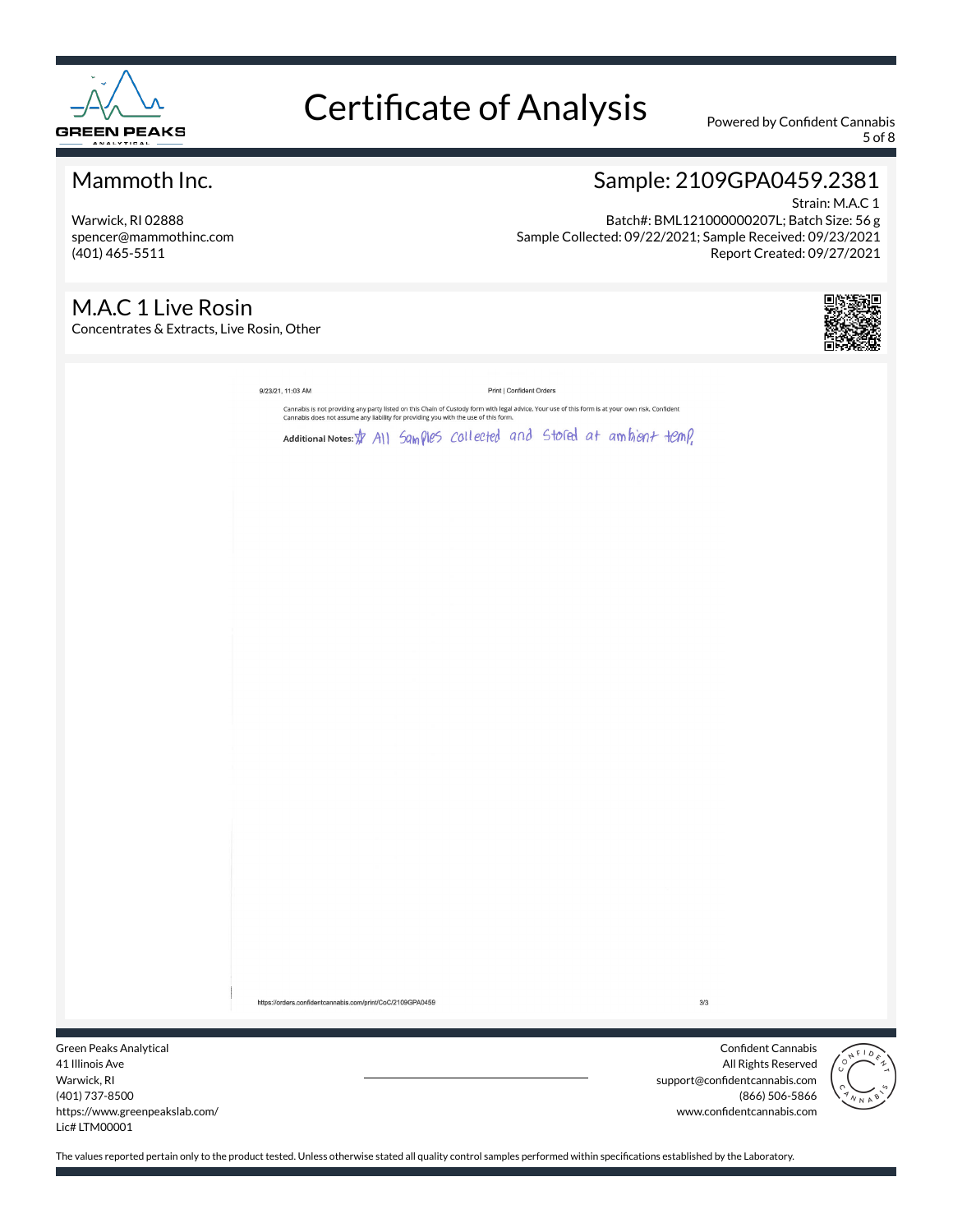

6 of 8

#### Mammoth Inc.

Warwick, RI 02888 spencer@mammothinc.com (401) 465-5511

### Sample: 2109GPA0459.2381

Strain: M.A.C 1 Batch#: BML121000000207L; Batch Size: 56 g Sample Collected: 09/22/2021; Sample Received: 09/23/2021 Report Created: 09/27/2021

#### M.A.C 1 Live Rosin

Concentrates & Extracts, Live Rosin, Other

## Quality Control Data

| <b>Analytical Batch ID</b> | QC Sample ID | <b>Assay Name</b> | <b>QC Category Name</b> |
|----------------------------|--------------|-------------------|-------------------------|
| 09242021-1                 | 09242021-B-1 | Cannabinoids      | Blank                   |
| <b>QC Notes</b>            |              |                   |                         |
| None                       |              |                   |                         |
| <b>BLANKS</b>              |              |                   |                         |
|                            |              |                   | Pass/Fail               |
| <b>REAGENT BLANK</b>       |              |                   | PASS                    |
| <b>CCAL BLANK 1</b>        |              |                   | PASS                    |
| <b>CCAL BLANK 2</b>        |              |                   | PASS                    |
| <b>CCAL BLANK3</b>         |              |                   | PASS                    |

Green Peaks Analytical 41 Illinois Ave Warwick, RI (401) 737-8500 https://www.greenpeakslab.com/ Lic# LTM00001

Confident Cannabis All Rights Reserved support@confidentcannabis.com (866) 506-5866 www.confidentcannabis.com

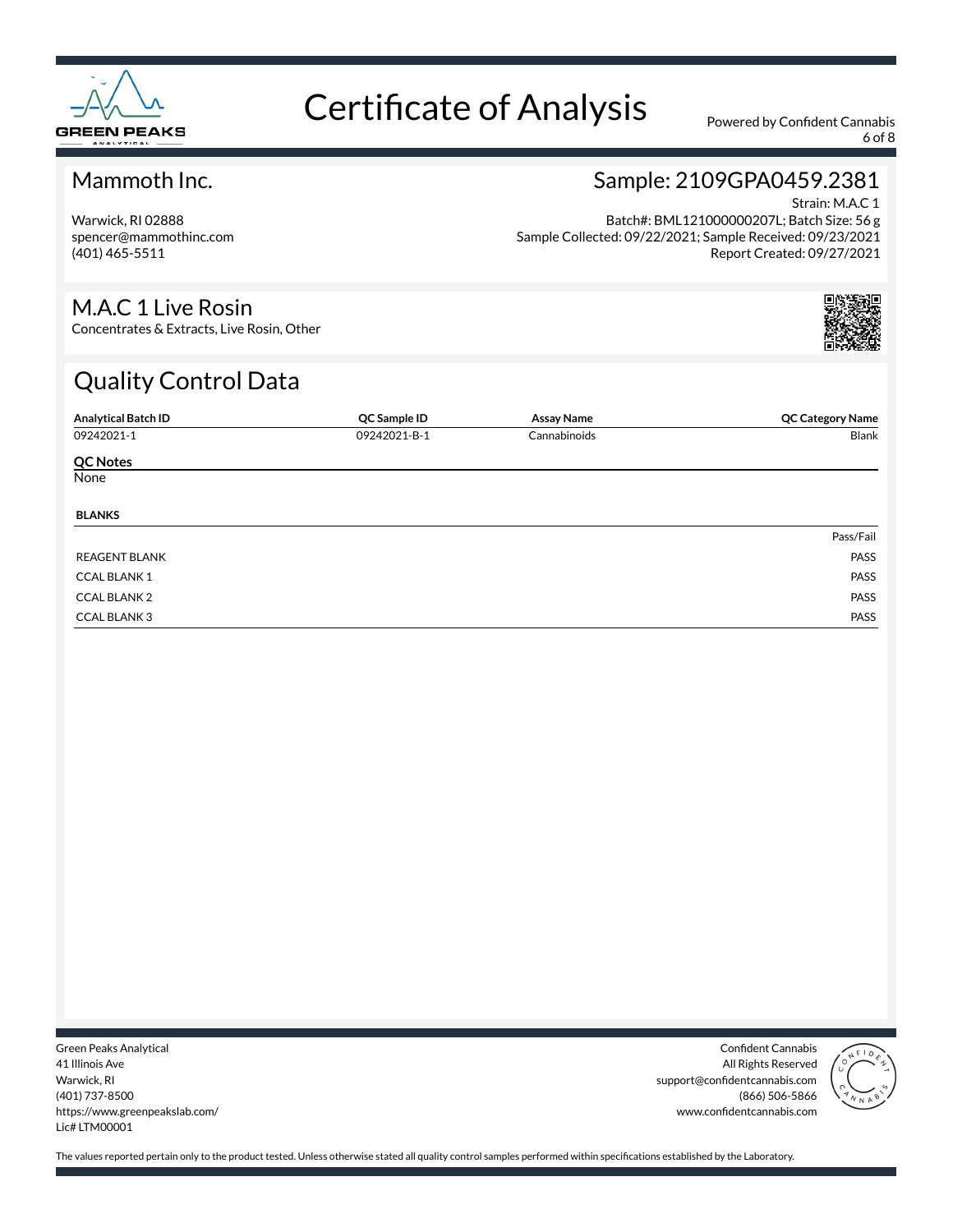

7 of 8

#### Mammoth Inc.

Warwick, RI 02888 spencer@mammothinc.com (401) 465-5511

### Sample: 2109GPA0459.2381

Strain: M.A.C 1 Batch#: BML121000000207L; Batch Size: 56 g Sample Collected: 09/22/2021; Sample Received: 09/23/2021 Report Created: 09/27/2021

#### M.A.C 1 Live Rosin

Concentrates & Extracts, Live Rosin, Other

## Quality Control Data

| <b>Analytical Batch ID</b> | QC Sample ID | <b>Assay Name</b> | <b>QC Category Name</b> |
|----------------------------|--------------|-------------------|-------------------------|
| 09242021-1                 | 09242021-D-1 | Cannabinoids      | Sample Duplicate        |
| <b>QC Notes</b>            |              |                   |                         |
| None                       |              |                   |                         |
| <b>DUPLICATES</b>          |              |                   |                         |
|                            |              |                   | PASS/FAIL               |
| <b>Field Duplicate</b>     |              |                   | PASS                    |
| Sample Duplicate           |              |                   | PASS                    |
| <b>Field Duplicate</b>     |              |                   | PASS                    |

Green Peaks Analytical 41 Illinois Ave Warwick, RI (401) 737-8500 https://www.greenpeakslab.com/ Lic# LTM00001

Confident Cannabis All Rights Reserved support@confidentcannabis.com (866) 506-5866 www.confidentcannabis.com